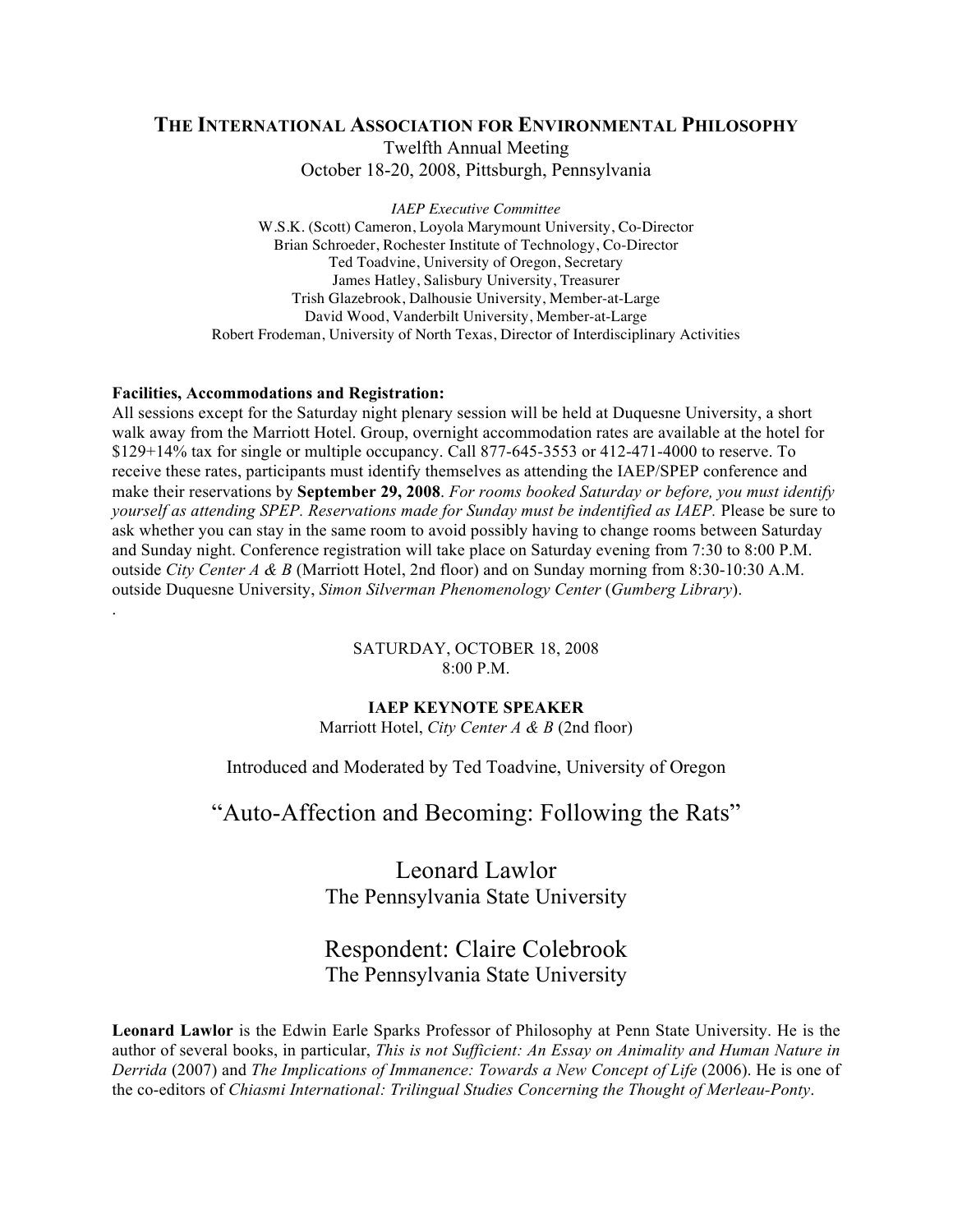**Claire Colebrook** is the Edwin Earle Sparks Professor of English at Penn State University. She has published on continental philosophy, feminist theory, literary theory and Romanticism. She is the author of *New Literary Histories* (1997), *Ethics and Representation* (1999), *Gilles Deleuze* (2002), *Understanding Deleuze* (2002), *Irony in the Work of Philosophy* (2002), *Gender* (2003) and *Irony: The New Critical Idiom* (2003).

# **RECEPTION**

Saturday 9:30 P.M. Marriott Hotel, *City Center A & B* (2nd floor)

#### SUNDAY, OCTOBER 19, 2008

**Registration: 8:30-10:30 A.M. Duquesne University,** *Simon Silverman Phenomenology Center (Gumberg Library)*

## **SUNDAY, 9:00-10:30 A.M.**

#### **Session I: Freedom and Nature in German Philosophy Duquesne University,** *Simon Silverman Phenomenology Center (Gumberg Library)* **Moderator: Dennis Skocz**

"Schelling's 'Barbarous Principle of Nature,'" Susanna Lindberg, University of Helsinki, Finland

- "The (Un)freedom of Nature: Schelling, Bergson, Heidegger," Tom Greaves, University of East Anglia, United Kingdom
- "Our Kinship with the World: the Ontology of Living Being in Scheler and Jonas," Bob Sandmeyer, University of Kentucky

#### **Session II: The Vulnerability of Embodiment**

# **Duquesne University,** *Gumberg Library 202*

## **Moderator: James Hatley, Salisbury University**

- "Woman, Body and Nature in Feminism and Ecofeminism: Hunger as Nexus?" Jeane C. Peracullo, De La Salle University—Manila, Philippines
- "Ethical Being and the Foundation for an Ecofeminist Ethics in Marcel and Irigaray," Sally Fischer, Warren Wilson College
- "Does Embodied Vulnerability Signify Ethically? Levinas and the Non-Human," Katharine Loevy, Vanderbilt University

#### **Session III: Economics and Politics of Sustainability**

## **Duquesne University,** *Student Union 613*

# **Moderator: David Wood, Vanderbilt University**

- "Conditions of Possibility of a Virtue Politics Applied to Responsible Consumption," Sophia Guedes Vaz, University of Lisbon, Portugal
- "Culture, Sustainability, and 'the Political,'" Rachael Sotos, Fordham University
- "Sustainability without Growth: The Path of *Décroissance* in French and Italian Economic Theories," Barbara Muraca, University of Greifswald, Germany

# **SUNDAY 10:30-10:45: Coffee Break**

**Duquesne University,** *Simon Silverman Phenomenology Center (Gumberg Library)*

# **SUNDAY 10:45-12:15**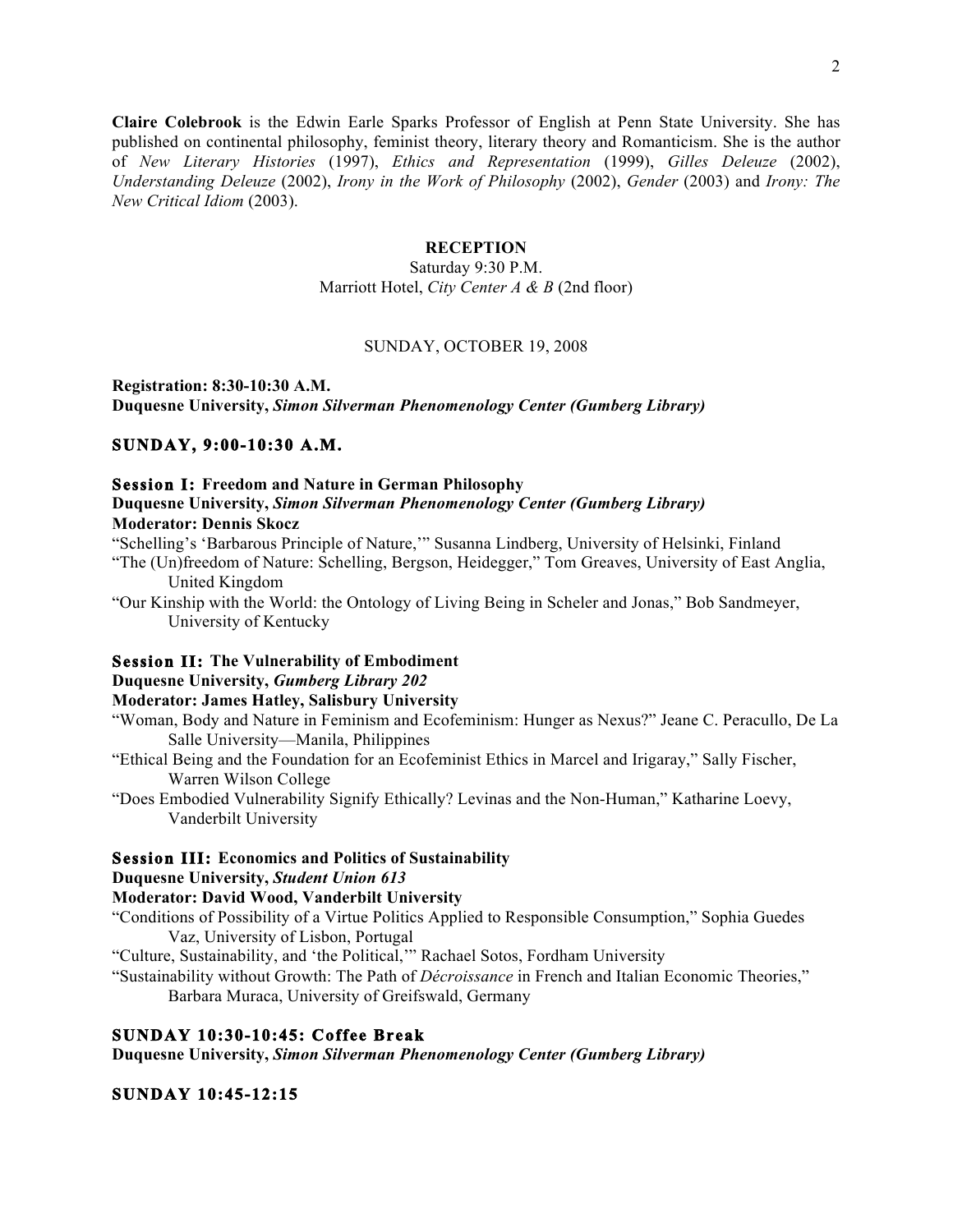## **Session IV: Japanese Orientations**

#### **Duquesne University,** *Simon Silverman Phenomenology Center (Gumberg Library)* **Moderator: Brian Schroeder, Rochester Institute of Technology**

"Everywhere, Nothing Hidden: Dogen Zenji and Ecosophical Living," Jason Wirth, Seattle University

- "Natural Freedom: Human/Nature Non-Dualism in Japanese Thought," Bret Davis, Loyola College in Maryland
- "Wabi Sabi and the Whale: A Paradox in Japanese Environmental Ethics?" Timothy Doyle, Northland College

# **Session V: Modes of Ecosubjectivity: Citizenry, Responsibility, Values**

#### **Duquesne University,** *Gumberg Library 202*

# **Moderator: Chaone Mallory, Villanova University**

- "Self-Realization or Self-Fashioning? Spinoza, Deep Ecology and the Problem of Ecological Subjectivity," Jared Hibbard-Swanson, Penn State University
- "Globalization, the Imagination and the Fate of Environmental Citizenship," Mark Mysak, University of North Texas
- "Turn Around and Step Forward: Ideology and Utopia in the Environmental Movement," Brian Treanor, Loyola Marymount University

#### **Session VI: Places of Communal Dwelling**

**Duquesne University,** *Student Union 613*

## **Moderator: Ingrid Stefanovic, University of Toronto**

"The 'Third of City Space': The Redefinition of Public and Private in the City," Emma Planinc, University of Toronto

"Land, Community, Fertility," R. Matthew Shockey, Indiana University—South Bend

"Distanciation and Belonging: The Hermeneutical Tension Between Objectification and Dwelling in Environmental Experience," David Utsler, Independent Scholar

# **AFTERNOON SESSIONS SUNDAY 2:00-3:30:**

#### **Session VII: Ecosophical Reflections: Guattari, Bateson, Latour**

**Duquesne University,** *Simon Silverman Phenomenology Center (Gumberg Library)*

# **Moderator: Nancy Barta-Smith, Slippery Rock University**

- "Environmental Holism: Félix Guattari on Subjectivity and Ecological Assemblages," Andreas Elpidorou, Boston University
- "Steps from an Ecology of Mind to Ecosophy—and back again," Elizabeth Sikes, Seattle University

"Multinatural Aesthetics: A Reading of Bruno Latour's Politics of Nature," Randall Honold, DePaul University

#### **Session VIII: Animals and Animality**

**Duquesne University,** *Gumberg Library 202*

#### **Moderator: Janet Donohoe, University of West Georgia**

- "Monadic Enrichment and Non-Human Life: A Husserlian Argument for the Presence of a Diversity of Species," Sam Cocks, New School for Social Research
- "Animality in Nietzsche and Heidegger: A Differential Retrieval of the Earth," Ryan Hellmers, Metropolitan State College of Denver
- "Heterogeneity and Injustice: a Lyotardian Approach to Animal Rights," Gerard Kuperus, University of San Francisco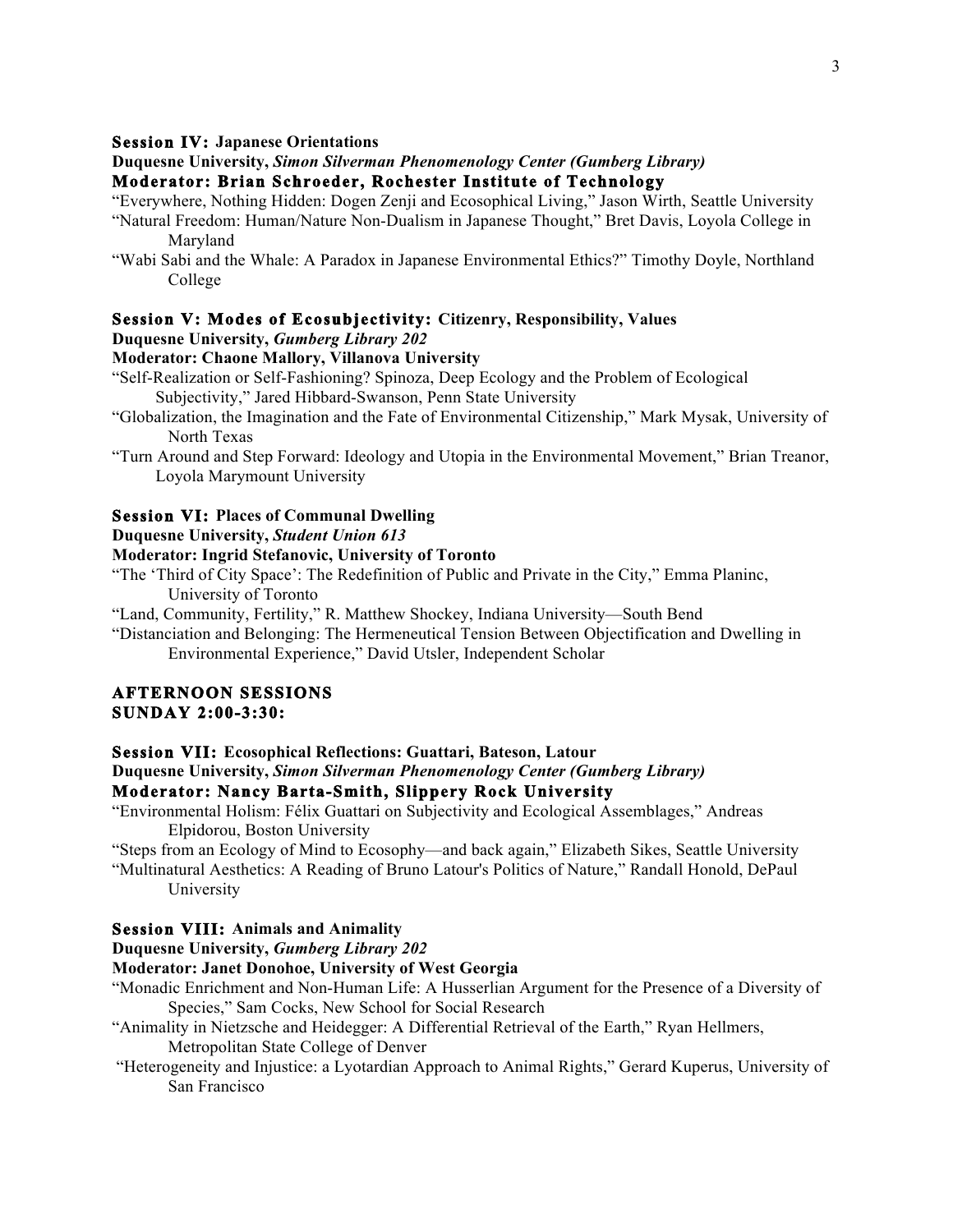#### **Session IX: Pragmatic Concerns: Science and Value**

**Duquesne University,** *Student Union 613*

**Moderator: Jenny McErlean, Siena College**

"How Does the Theologizing of Physics Contribute to Global Warming?" William Goodwin, Swarthmore College

# **SUNDAY 3:30-3:45: Coffee Break**

**Duquesne University,** *Simon Silverman Phenomenology Center (Gumberg Library)*

#### **SUNDAY 3:45-5:15**

#### **IAEP KEYNOTE SPEAKER**

**Duquesne University,** *Simon Silverman Phenomenology Center (Gumberg Library)*

Introduced and Moderated by Scott Cameron, Loyola Marymount University

# "Restoration and Reciprocity: Finding Common Ground between Traditional and Scientific Ecological Knowledge"

# Robin Kimmerer

State University of New York College of Environmental Science and Forestry

**Robin Kimmerer** is Professor of Environmental and Forest Biology and Director of the Center for Native Peoples and the Environment at the SUNY College of Environmental Science and Forestry in Syracuse. She is the Chair and co-founder of the Traditional Ecological Knowledge section of the Ecological Society of America. Her research interests include the ecology of mosses and the role of traditional ecological knowledge in ecological restoration. She is also active in literary biology and has served as a Writer in Residence at the Andrews Experimental Forest and the Mesa Refuge. Awarded the 2005 John Burroughs Medal for outstanding nature writing, her book *Gathering Moss* draws on both scientific and indigenous ways of knowing. Her interests in restoration include not only the restoration of ecological communities, but also the restoration of our relationships to land. An enrolled member of the Citizen Band Potawatomi, in collaboration with tribal partners Robin and her students have an active research program in the ecology and restoration of plants of cultural significance to Native people.

# **SUNDAY 5:30-6:30 IAEP BUSINESS MEETING**

**Duquesne University,** *Simon Silverman Phenomenology Center (Gumberg Library)*

#### MONDAY OCTOBER 20, 2008

**Meeting I: Bodies, Buildings and Nature: Bodily and Environmental Phenomenologies Duquesne University,** *Simon Silverman Phenomenology Center (Gumberg Library)* **Co-sponsored by the ENVIRONMENTAL AND ARCHITECTURAL PHENOMENOLOGY NETWORK David Seamon, Kansas State University, Convener and Moderator**

**Session I: 9:00-10:45**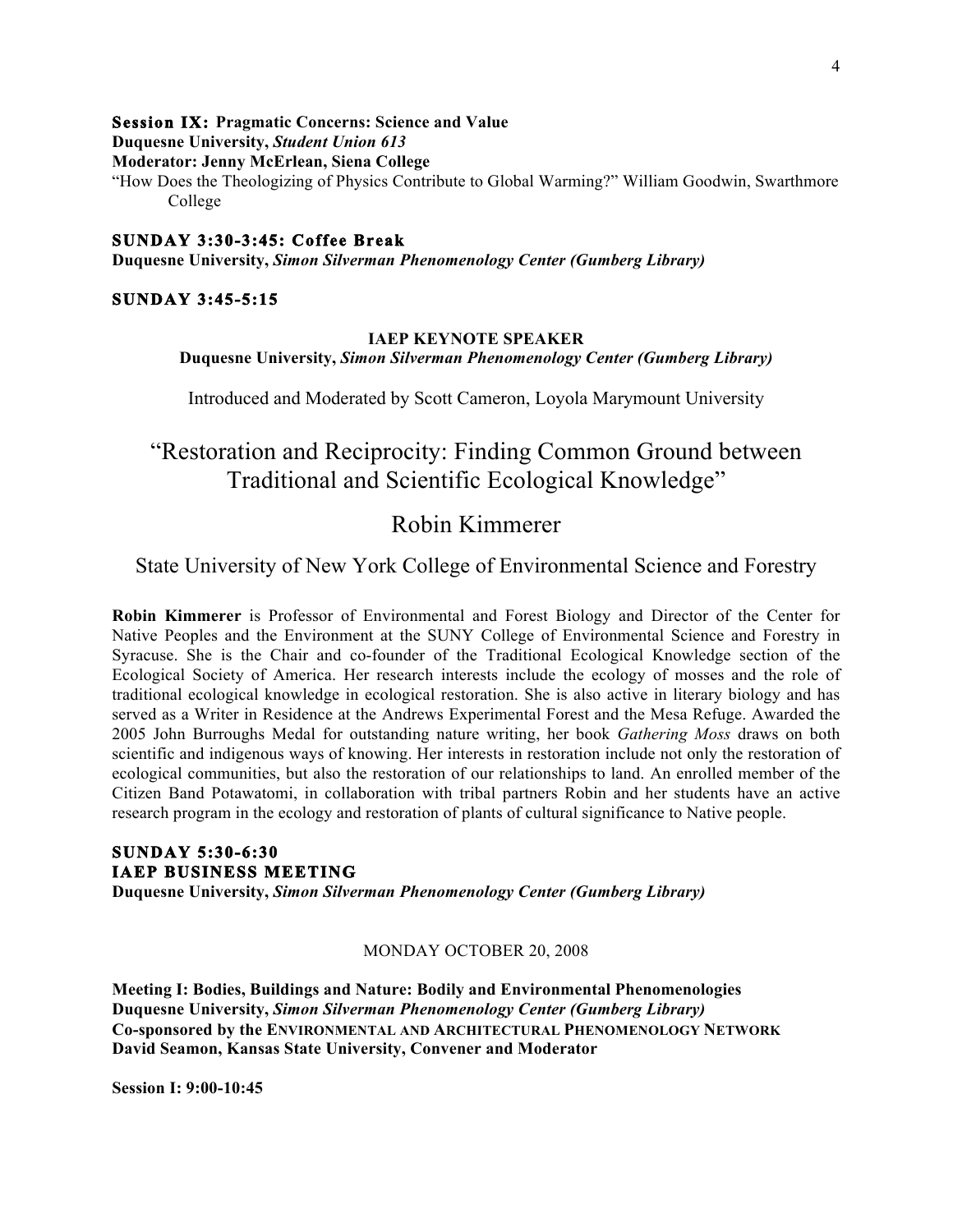- "The Pregnant Body as a Spatial Form: An Ecofeminist/Phenomenological Reading," Eva Simms, Duquesne University
- "Contributing to Bachelard's Topoanalysis: The Lived Reciprocity between Houses and Inhabitants as Portrayed by American Writer Louis Bromfield," David Seamon, Kansas State University, Manhattan
- "Schools My Father Built: Some Phenomenological Reflections," Ingrid Leman Stefanovic, University of Toronto

#### **Coffee Break: 10:45-11:00 Duquesne University,** *Simon Silverman Phenomenology Center (Gumberg Library)*

#### **Session II: 11:00-12:15**

- "Bio-Technology/Life-Sciences Buildings: A Phenomenology of a New Emerging Gestalt," Robert Mugerauer, University of Washington
- "On Conversing With Nature: Non-Duality, Otherness, and Wild-Free Inter-Responding," Will Adams, Duquesne University

# **Meeting II: SOCIETY FOR NATURE, PHILOSOPHY AND RELIGION, Fourth Annual Program**

### **Duquesne University,** *Gumberg Library 202* **Bruce Foltz, Eckerd College, Convener and Moderator**

#### **Session I: 9:00-10:45**

"Nature as Transfiguration and Cosmic Liturgy in Dumitru Staniloae," Mihail Neamtu, Notre Dame Center for Ethics and Culture

"Between Heaven and Earth: Did Christianity Cause Global Warming?" Bruce Foltz, Eckerd College "The City as Wilderness," Michael Harrington, Duquesne University

### **Coffee Break: 10:45-11:00 Duquesne University,** *Simon Silverman Phenomenology Center (Gumberg Library)*

#### **Session II: 11:00-12:30**

- "The Twofold Unnaturalness of the Natural: Plato's Myth of Er and the Vision of St. Benedict," John Panteleimon Manoussakis, College of the Holy Cross
- "Paul Celan's 'Psalm': Rereading Creation Midrashically after the *Shoah*," James Hatley, Salisbury University

"Fabling the Ineffable: Thoreau's 'Natural' Religion," Christopher Dustin, College of the Holy Cross

## **Meeting III: SOCIETY FOR ECOFEMINISM, ENVIRONMENTAL JUSTICE AND SOCIAL ECOLOGY**

**Duquesne University,** *Student Union 613* **Keith Peterson, Saint Michael's College, Convener and Moderator**

#### **Session I: 9:00-10:45 Extending Environmental Justice**

"Environmental Justice and Future Generations' Rights," Laura Westra, University of Windsor, Ontario "Capabilities and Environmental Justice: Animals, Ecosystems, and Community Functioning," David

Schlosberg, Northern Arizona University

"The Environmental is Political: Identity, Heritage, and the Scope of Environmental Justice Paradigms," Robert Melchior Figueroa, University of North Texas

## **Coffee Break: 10:45-11:00**